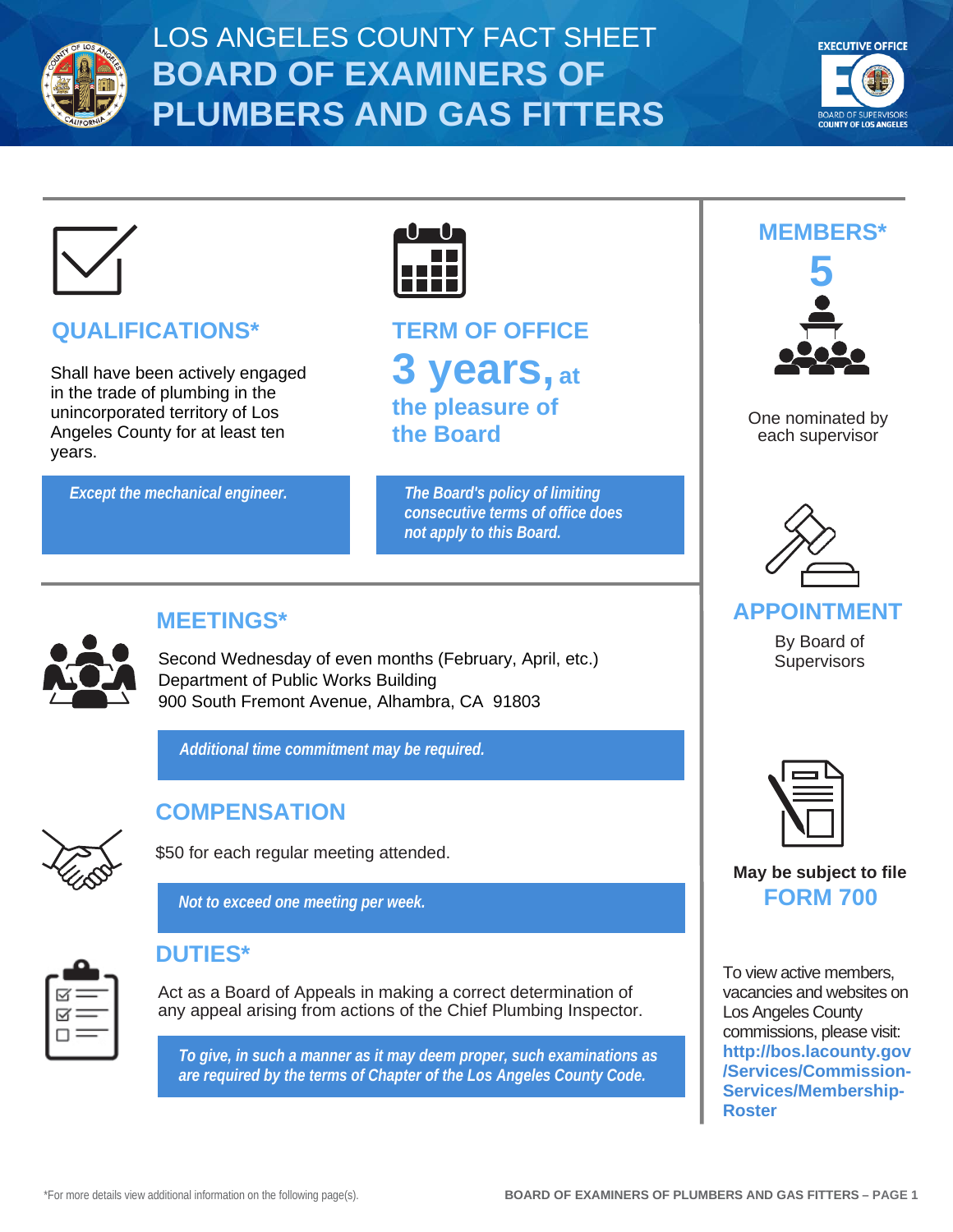

# **QUALIFICATIONS**

Each of whom, except the mechanical engineer, shall have been actively engaged in the trade of plumbing in the unincorporated territory of Los Angeles County for a period of at least ten years prior to his or her appointment to the Board of Examiners of Plumbers and Gas Fitters.



## **MEMBERS**

Five, as follows:

- a. Two plumbing contractors
- b. Two journeymen plumbers
- c. One mechanical engineer



#### **MEETINGS**

Second Wednesday of even months (February, April, etc.), at 7:00 p.m., Department of Public Works Building, 900 South Fremont Avenue, Alhambra, CA 91803.

Not less than one regular meeting each ninety days.

Section 5.12.050 of the Los Angeles County code provides that if any member (other than an ex officio member) fails to attend three consecutive meetings, unless excused by the members thereof, that member's office becomes vacant. The secretary shall so notify the appointing officer, who shall immediately appoint a member to fill such vacancy.

| $\mathord{\boxtimes}$ $=$ |  |
|---------------------------|--|
| $\mathbb{R} =$            |  |
|                           |  |
|                           |  |

## **DUTIES**

The duties of the Board shall be as follows:

- a. To give, in such a manner as it may deem proper, such examinations as are required by the terms of this Code.
- b. Examine each applicant to determine his qualification in the classification applied for and to certify to the Chief Plumbing Inspector all applicants who have passed a satisfactory examination, in lieu of examination, the Board shall authorize the Chief Plumbing Inspector to accept as proof of an applicant's competency a valid Certificate of Registration issued pursuant to examination by any other governmental agency within the State of California giving an examination, the scope and character of which, in the opinion of the Board, is at least equal to that given by the Los Angeles County Board of Examiners of Plumbers and Gas Fitters.
- c. Compile and keep current a list of agencies maintaining satisfactory examination and qualification procedures. This list shall be reviewed and brought up to date at least each year. A copy of said list shall be kept on file in the office of the Chief Plumbing Inspector.
- d. The Chief Plumbing Inspector should carefully consider any written charges, filed in the manner provided for in this Code, against any holder of a Certificate of Registration. Should the Chief Plumbing Inspector find that the holder of certificate has willfully violated any of the provisions of this or any other statue, governing the any plumbing work in the unincorporated areas of the County. He may at his discretion suspend or revoke the certification.
- e. Act as a Board of Appeals in making a correct determination of any appeal arising from actions of the Chief Plumbing Inspector.